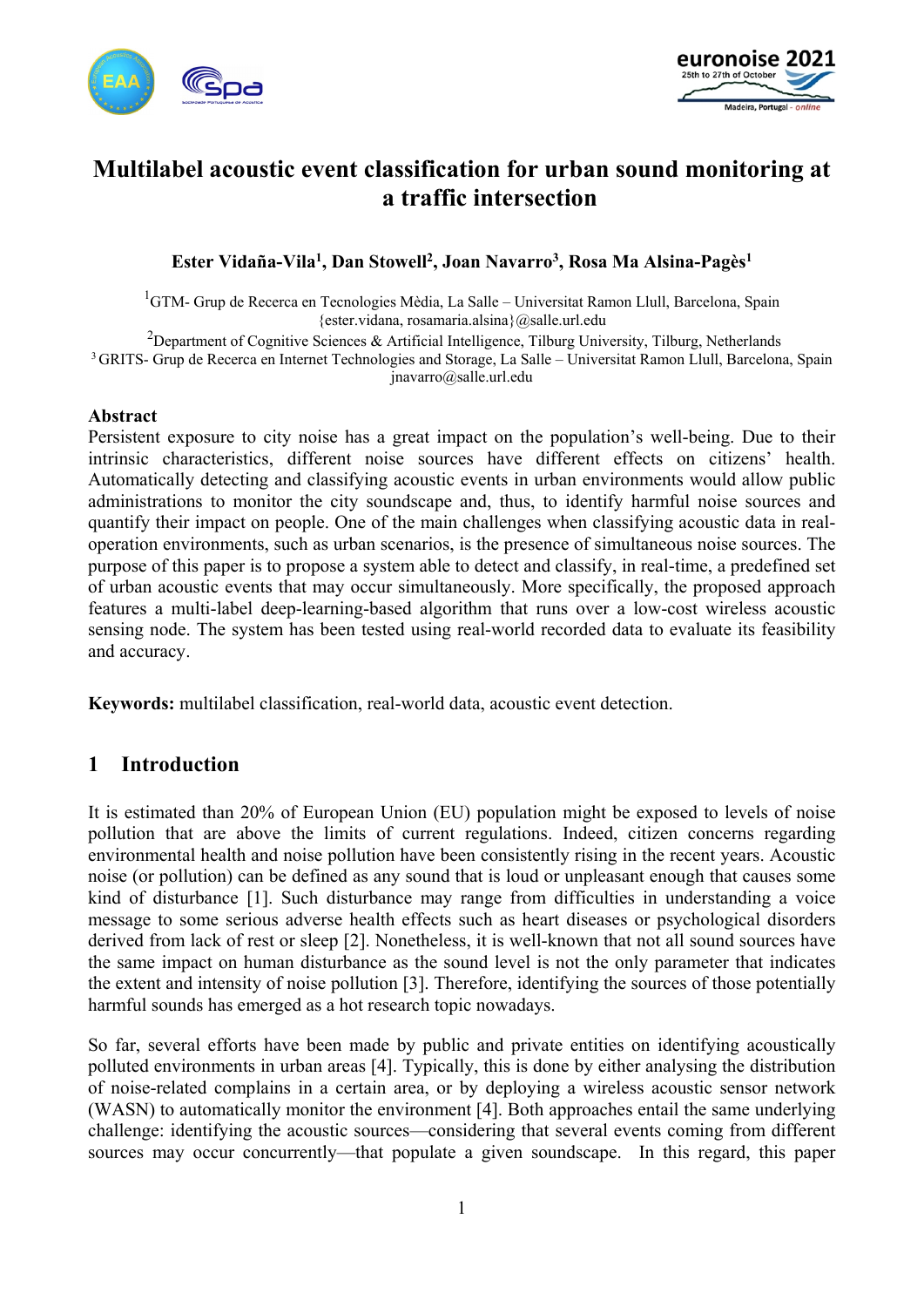

proposes an automatic classification system based on a deep neural network that is targeted to analyse acoustic frames in real-time and distinguish the events that appear in them—not only on the foreground soundscape but also on the background. Hence, the proposed system has been trained to identify different events that may occur concurrently(referred to as a "multi-label" classifier system). The deep network architecture has been selected so it can meet the computing constraints typically found in the potential application domain of this system (i.e., low-cost WASN [5]). In order to assess the classification performance, real-world data has been collected and annotated.

The remainder of this paper is organized as follows. Section 2 reviews the related work on identification of acoustic events in urban environments. Section 3 describes the real-world data collection and labelling processes that have led to the training and test sets used to assess the classification performance. Section 4 details the proposed multi-label classifier system and its evaluation. Finally, Section 5 concludes the paper.

# **2 Related work**

There is an increasing demand of an automatic monitoring of noise levels in urban areas, especially if this monitoring can give information about the noise source of the measured levels. In this sense, several WASN-based projects are being developed in several parts of the world, mainly adapted to their requirements. There are some projects that do not only concentrate in noise monitoring, but also in air pollution. The IDEA project (Intelligent Distributed Environmental Assessment) [6] analyses and describes both pollutants in several urban areas of Belgium. It integrates a sensor network based on a cloud platform, and it measures noise and air quality [7]. The MESSAGE project, which stands for Mobile Environmental Sensing System Across Grid Environments, [8] not only monitors noise, carbon monoxide, nitrogen dioxide, temperature, and they go further for gathering also real-time humidity and traffic occupancy in the United Kingdom. Also, the MONZA project [9] follow both the idea of monitoring urban noise real-time together with other air pollutants in the Italian city of Monza.

One of the projects that face our challenge in a closer way is Sounds of New York City Project (SONYC), which monitors the city using a low-cost static acoustic sensor network [10]. The goal of this project is to describe the acoustic environment, identifying noise sources, while monitoring noise pollution real-time in a more standard method. It collects longitudinal urban acoustic data, in order to process the audios and have generous sampling to work with acoustic event detection [4].

Another project with a similar conceptual principle is the DYNAMAP project [11], with two pilot WASN deployed in Rome and Milan, in suburban and urban areas respectively. The noise sensors aim to remove any specific audio event but road traffic noise, by means of the Anomalous Noise Event Detector (ANED) [12] to compute an only-road traffic noise map.

Deep learning has been applied to urban audio datasets, with encouraging performance [5, 13]. However, many research studies are limited to datasets which are unrealistic because they are curated from audio libraries rather than urban monitoring, or are single-label annotated, neglecting the simultaneous occurrence of sounds [14]. Recent work suggests that multi-label data can improve performance [15].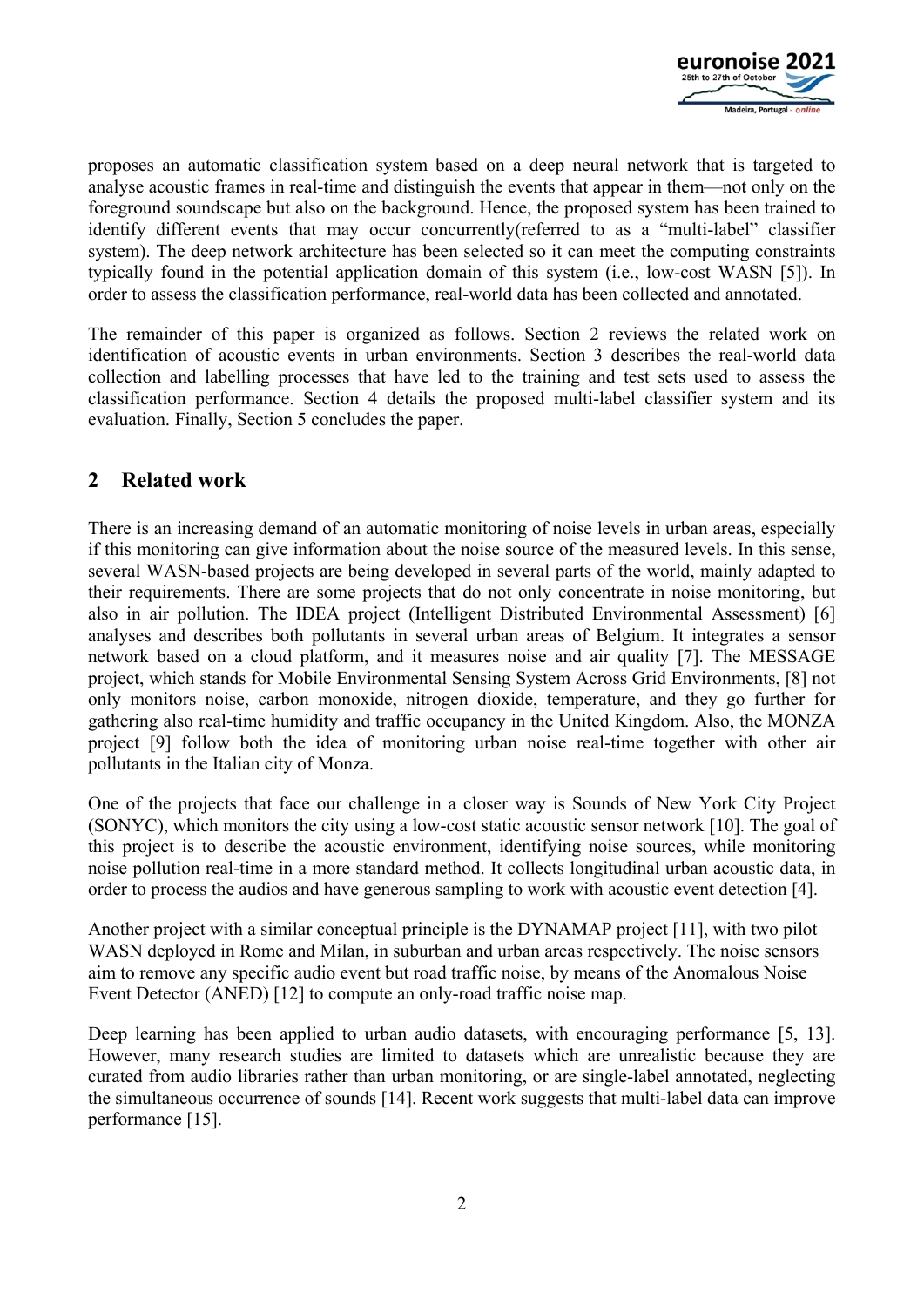

# **3 Real-world dataset**

### **3.1 Recording campaign**

To assess the feasibility of a multilabel classifier, the first step is to gather multilabel data. For this purpose, two recording campaigns took place in a metropolitan area (centre of Barcelona, Spain). To have a wider variety of data, each recording campaign took place on a different season of the year. Whereas the first recording campaign was conducted during Autumn 2020 (17 November 2020), the second one took place during Spring 2021 (31 May 2021). It must be considered that during the first recording campaign there were mobility restrictions due to COVID-19 pandemic (mobility was allowed only inside municipalities and only essential workers were allowed to work in-situ), whereas during the second campaign the restrictions were softened (no mobility restrictions at all and some people working properly at their workplace).

To have even more diversity in data, the hours in which the recording campaigns took place were different: whereas the Autumn campaign was recorded from 12:00 to 14:30, the Spring campaign was recorded from 15:30 to 18:00.

The scenario in which we decided to record the acoustic samples was a specific crossroad of the Barcelona city centre: the crossroad between Villarroel Street and Diputació Street (plus code 95M5+H9). This crossroad is located on the *Eixample* area of Barcelona, which is the expansion district of the city. The location was chosen to be able to validate the architecture proposed in [5] in a future work. From now on, these recordings will be referred to as Eixample Dataset.



Figure 1. Recording campaign and Zoom recorder.

Each recording campaign resulted in about 2 hours and 30 minutes of acoustic data. However, due to problems with the batteries of the recorders, the recordings taken on the Spring campaign were fragmented into two audio files (one lasting about 1 hour and the other one lasting about 1 hour and a half).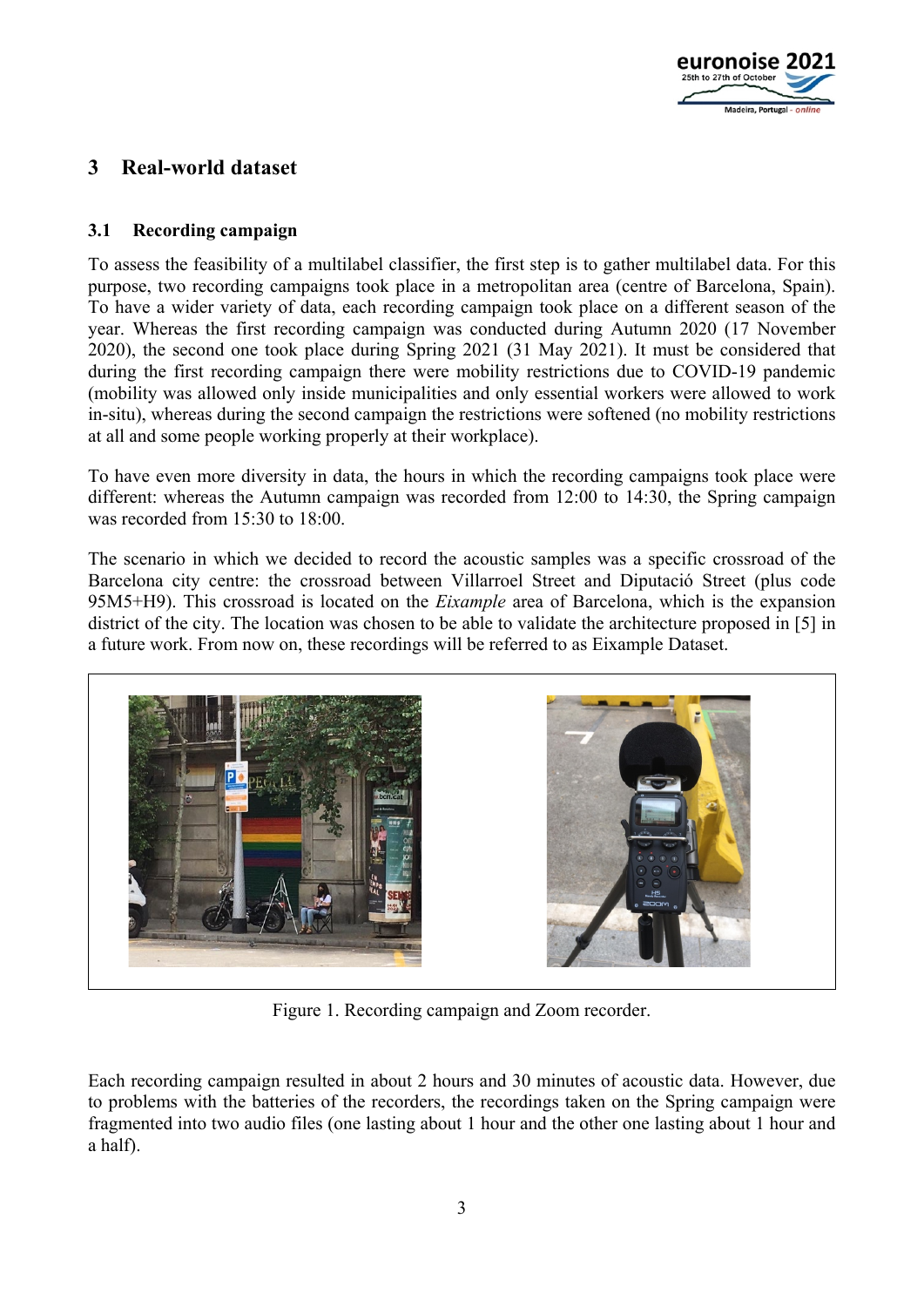

Four Zoom H5 recorders (see Figure 1) were used to record data: one placed on the middle of each corner of the street intersection. Again, the reason behind this decision is to have simultaneous audio recordings to validate in future work if physical redundancy helps increasing the classification results of the end-to-end system proposed in [5]. Nevertheless, in the machine learning study presented in this work, used data comes from the recording of only one sensor, which aims to give a clear evaluation of performance at the single-device level.

### **3.2 Data labelling**

After the recording campaigns, we manually labelled the data corresponding to one specific corner, in order to maintain the location and recording conditions. This way, data from about 5 hours of recordings (2 hours and a half of each recording campaign) was used for the experimental evaluation. As the idea was to use a classification algorithm like the deep neural network proposed in [5], we decided to directly label the audio files in blocks of 4-seconds as this is the window size selected in [5] as well. Hence, the audio files were split in fragments of that length. As a result, the labels file for the dataset contained the starting and ending time of the 4-seconds window and the multilabels assigned to that fragment.

The manual labelling task led the team to this taxonomy, with the following number of classes:

|          |                                                     | Number of occurrences |                 |       |  |
|----------|-----------------------------------------------------|-----------------------|-----------------|-------|--|
| Label    | Description                                         | 1 <sup>st</sup>       | 2 <sup>nd</sup> | Total |  |
|          |                                                     | Campaign              | Campaign        |       |  |
| rtn      | Background traffic noise                            | 2177                  | 2118            | 4295  |  |
| peop     | Noise produced by people                            | 300                   | 612             | 912   |  |
| brak     | Car brakes                                          | 489                   | 424             | 913   |  |
| bird     | <b>Bird</b> vocalizations                           | 357                   | 960             | 1317  |  |
| motorc   | Motorcycles                                         | 769                   | 565             | 1334  |  |
| eng      | Engine idling                                       | 203                   | 913             | 1116  |  |
| cdoor    | Car door                                            | 133                   | 161             | 294   |  |
| impls    | Undefined impulsional noises                        | 445                   | 170             | 615   |  |
| $cm$ plx | Complex noises that the labeller could not identify | 85                    | 73              | 158   |  |
| troll    | Trolley                                             | 162                   | 152             | 314   |  |
| wind     | Wind                                                | 8                     | 23              | 31    |  |
| horn     | Car or motorbike horn                               | 43                    | 33              | 76    |  |
| sire     | Sirens from ambulances, the police, etc.            | 18                    | 57              | 75    |  |
| musi     | Music                                               | 8                     | 30              | 38    |  |
| bike     | Non-motorized bikes                                 | 51                    | 24              | 75    |  |
| hdoor    | House door                                          | 25                    | 60              | 85    |  |
| bell     | Bells from a church                                 | 24                    | 27              | 51    |  |
| glass    | People throwing glass on the recycling bin          | 17                    | 32              | 49    |  |
| beep     | Beeps from trucks during reversing                  | 31                    | $\theta$        | 31    |  |
| $\log$   | Dogs barking                                        | 3                     | 25              | 28    |  |
| drill    | Drilling                                            | $\overline{0}$        | 14              | 14    |  |

Table 1 – Number of events labelled on the dataset.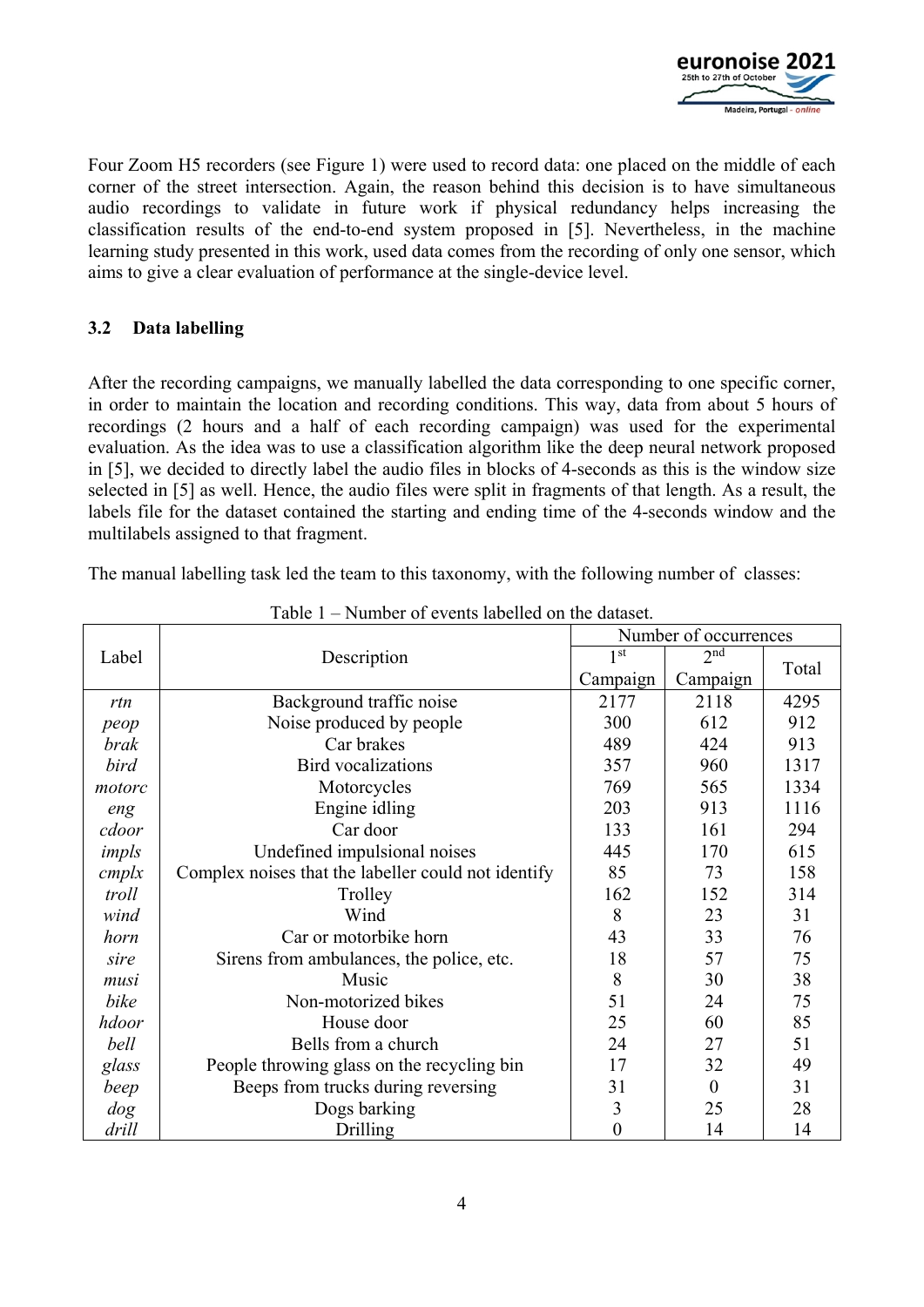

# **4 Multilabel classification**

### **4.1 Feature extraction**

As features, and to maintain compatibility with [5], a spectrogram was obtained from each 4 second window of the dataset. Audio files were originally recorded at a sampling rate of 44,100 Hz. First, we considered down-sampling the audio files to 22,050 Hz, but after analyzing the labelled events we realized that the *brak* label had all its frequential information at the band of ~17,000 Hz. Considering the Nyquist theorem, if the *brak* event is aimed to be detected, a sampling rate of 22,050 Hz is not high enough. Hence, we finally decided to keep the original 44,100 Hz frequency even if it required more computational resources.

Each spectrogram was calculated generated with an FFT (Fast Fourier Transform) window of 1,024 points and using the *librosa* python library [16]. Next, each spectrogram was individually normalized to have a minimum value of 0 and a maximum value of 1, for compatibility with the input format of the neural network.

### **4.2 Train/Validation/Test split**

The audio files obtained on the recording campaign had to be divided into Train/Validation/Test subsets. As soundscapes have temporal continuity, and so to evaluate the machine learning algorithm correctly, it is important to make sure these three data subsets are taken from different times of day. Therefore, we tried to avoid or mitigate the fact that different audio samples with similar background noise were placed, for example, on both the Training and Testing set.

Concretely, the division was done as shown in Figure 2: with divisions into contiguous regions of 5—71 minutes length.



Figure 2 – Train/Validation/Test split of the dataset.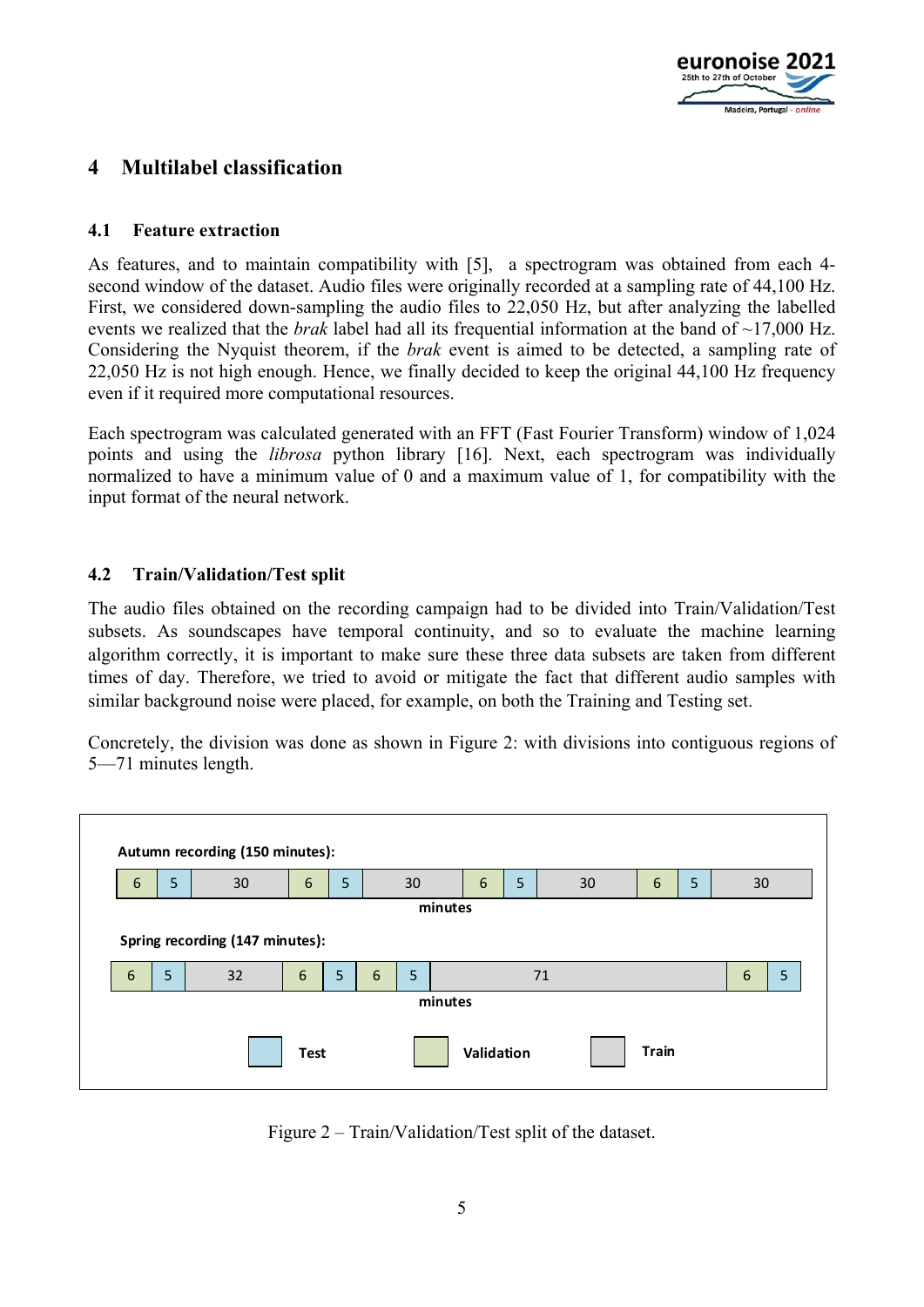

| Label  | Dataset |                  |                |  |
|--------|---------|------------------|----------------|--|
|        | Train   | Validation       | Test           |  |
| rtn    | 3029    | 583              | 683            |  |
| peop   | 954     | 100              | 181            |  |
| brak   | 627     | 137              | 149            |  |
| bird   | 913     | 196              | 208            |  |
| motorc | 954     | 183              | 197            |  |
| eng    | 864     | 73               | 179            |  |
| cdoor  | 190     | 51               | 53             |  |
| impls  | 457     | 67               | 91             |  |
| cmplx  | 128     | 16               | 14             |  |
| troll  | 229     | 53               | 32             |  |
| wind   | 19      | $\overline{4}$   | 8              |  |
| horn   | 49      | 17               | 10             |  |
| sire   | 69      | $\boldsymbol{0}$ | 6              |  |
| musi   | 34      | $\boldsymbol{0}$ | 4              |  |
| bike   | 55      | 8                | 12             |  |
| hdoor  | 65      | 12               | 8              |  |
| bell   | 34      | $\overline{4}$   | 13             |  |
| glass  | 40      | 6                | 3              |  |
| beep   | 9       | 13               | 9              |  |
| dog    | 23      | 4                | $\mathbf{1}$   |  |
| drill  | 14      | $\overline{0}$   | $\overline{0}$ |  |

Table 2 – Number of events on the Training/Validation/Testing set.

This division left the dataset with 209 minutes for Training, 40 minutes for Validating and 48 minutes for Testing. Note that the division of the two datasets was not exactly even due to the distribution of the events. We tried to maximize the variety of the events on each of the datasets while keeping their temporal evolution.

As it can be appreciated in Table 2, the three datasets are highly unbalanced. Note that due to the lack of *drilling* events during the recording campaigns (only 14 consecutive events) we were unable to test that category. We discarded the option of splitting the 14 events in the Train and Test sets as they belonged to the same drilling machine used in the same location. Also, we decided to remove the *cmplx* sounds from the dataset. As when labelling those sounds, we could not identify their specific source, so the conclusion is that they may confuse the system.

#### **4.3 Data augmentation**

To mitigate the potential effects of class imbalance while training, we decided to add more training data and to apply data augmentation techniques to obtain more samples on the poorer classes. Additional data was obtained from the BCNDataset [17], that is a dataset containing real-word urban and leisure events recorded at night in Barcelona. As BCNDataset was labelled differently than the Eixample Dataset, their labels were standardized.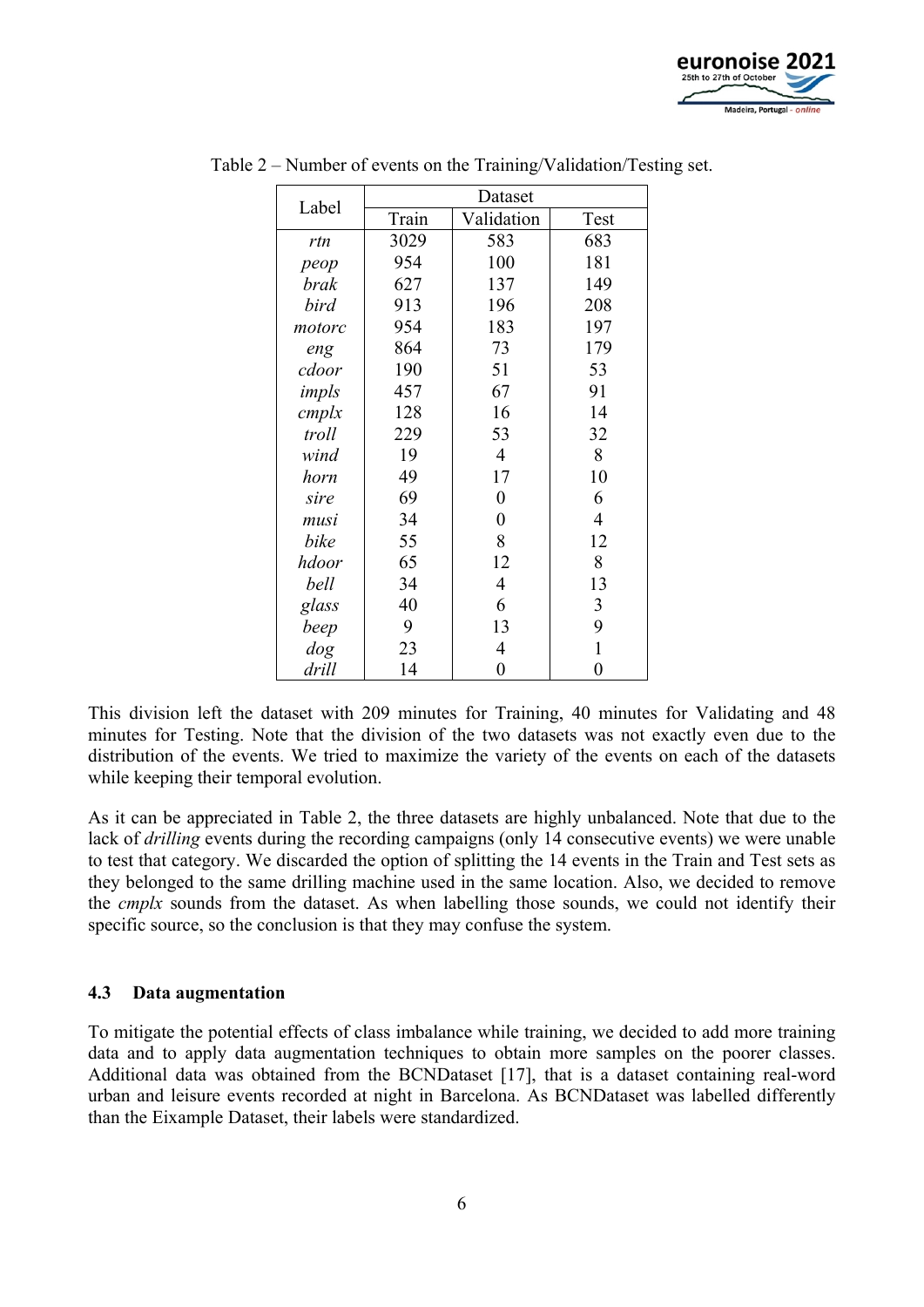

| Dataset used        | F1- Macro average | F1- Micro average |
|---------------------|-------------------|-------------------|
| Experiment 0        | $12\%$            | 46%               |
| <b>Experiment 1</b> | <b>39%</b>        | 70%               |
| Experiment 2        | 36%               | 75%               |
| Experiment 3        | 33%               | 67%               |

Table 3 – Macro and micro average F-1 scores for the experimental evaluation.

More concretely, on the BCNDataset the labels are provided as [start second end second label] per each of the acoustic events. To make it compatible with the work presented in this paper, the labels were fragmented and grouped in windows of 4-seconds. This way, we were able to obtain one-hot encoded multilabel labels.

The concrete data augmentation technique used in this work consisted on audio mixing, sometimes known as mixup [18]. That is, two spectrograms (one belonging to the Eixample Dataset and the other belonging to BCNDataset) were added and then divided by two to maintain 0-to-1 normalization values. As the newly generated sample would contain information of all the events tagged in both spectrograms, the labels file was generated by aggregating the one-hot-encoding values as well. This process was carried out using pseudo-random spectrogram selection until all the classes had about 500 samples on the Training set.

### **4.4 Multilabel classification**

The classification of the events was carried out using a deep neural network with a MobileNet v2 architecture [19] with a size of 8.8MB—which should fit on a low-cost computing node for a WASN. The last layer of the classifier was replaced by a fully connected layer with one neuron per class and a Sigmoid activation function on each of them. As a result, for each input data, the output neurons showed the probability of that class being present on the input spectrogram. Once the probabilities were obtained, custom thresholds for each class were applied to determine if the event was actually present on the 4-seconds fragment. The thresholds were obtained by maximizing the F1-measure of each class on the validation set. As hyperparameters, an ADAM optimizer was used with a learning rate of 1e-4 and a weight decay regularization of 1e-5.

We evaluated the effect of training data on performance. Concretely, four experiments were conducted, differing only in the training datasets used:

- **Experiment 0**: We used the Training set of the Eixample Dataset and the entire BCNDataset, without using data augmentation techniques.
- **Experiment 1**: We used the Training set of the Eixample Dataset and the entire BCNDataset using data augmentation techniques to have around 500 samples for each class.
- **Experiment 2**: We used the same data as in Experiment 1 and we added also data from the UrbanSound 8K dataset [14]. The sampling frequency of most of the audio files of the UrbanSound dataset is lower than the one used on the recording campaign (i.e., 44100 Hz). In order to avoid having half of the spectrogram empty for the UrbanSound samples, each audio file was combined with an audio file from Experiment 1 using mix-up aggregation (that is, two spectrograms are aggregated, each of them having a different weight on the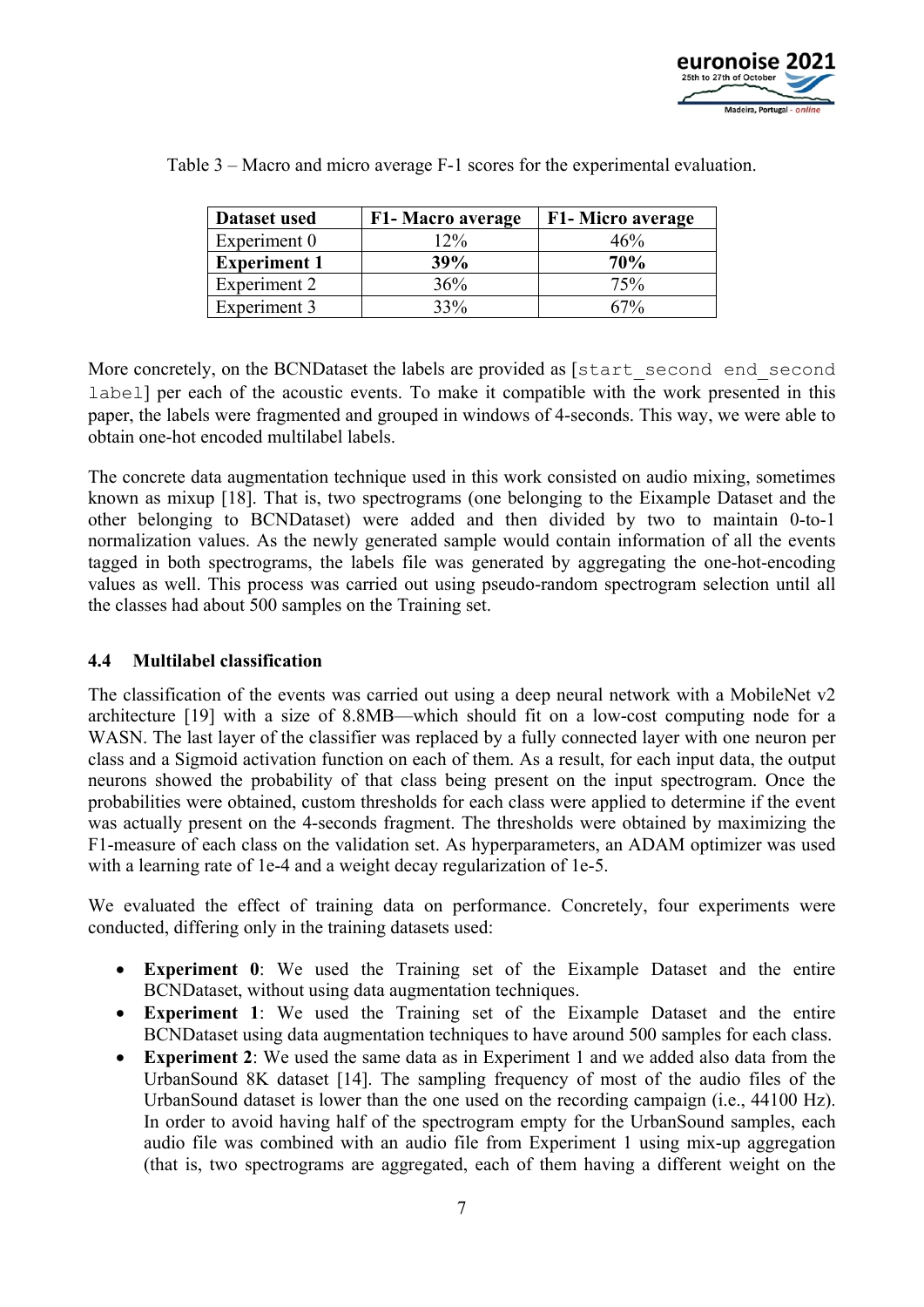

final image). Concretely, the audio files from the UrbanSound 8K dataset have only between a random 10% to 30% on the final weight of the spectrogram.

• **Experiment 3**: We used the same data as in Experiment 2, but we combined the audio files from the UrbanSound 8K dataset 10 times to increase the size of the Training data.

The metrics that we used to compare the results are the macro and micro average F1-scores [20]. Whereas the first metric gives an overall classification result without taking into account the number of samples of each class (i.e., all the classes have the same importance), the second one considers the number of samples of each class of the dataset (i.e., those classes that have a greater number of samples on the Test set have more importance). We present both results as, on the one hand, the macro average could be biased because of the limitations of the Test set in some classes (e.g., there is only one *dog* event, which means that the F1-measure for that class will be binary); and, on the other hand, the micro average could be biased as well as the *rtn* class is present in almost all the audio samples. Hence, whereas the first metric is mostly affected by the performance of the smaller classes of the dataset, the second one is mostly affected by the performance of the larger classes of the dataset. Table 3 shows the classification results for each of the experiments.

| Label  | <b>True Negative</b> | <b>False Positive</b> | <b>False Negative</b> | <b>True Positive</b> | F1-score         |
|--------|----------------------|-----------------------|-----------------------|----------------------|------------------|
| rtn    | $\theta$             | 37                    | 10                    | 673                  | 0,97             |
| peop   | 445                  | 94                    | 65                    | 116                  | 0,59             |
| brak   | 485                  | 86                    | 78                    | 71                   | 0,46             |
| bird   | 473                  | 39                    | 47                    | 161                  | 0,79             |
| motorc | 397                  | 126                   | 67                    | 130                  | 0,57             |
| eng    | 492                  | 49                    | 44                    | 135                  | 0,74             |
| cdoor  | 655                  | 12                    | 40                    | 13                   | 0,33             |
| impls  | 527                  | 102                   | 35                    | 56                   | 0,45             |
| troll  | 651                  | 37                    | 17                    | 15                   | 0,36             |
| wind   | 693                  | 19                    | $\boldsymbol{0}$      | 8                    | 0,46             |
| horn   | 703                  | 7                     | 5                     | 5                    | 0,45             |
| sire   | 697                  | 17                    | 5                     |                      | 0,08             |
| musi   | 698                  | 18                    | $\overline{4}$        | $\overline{0}$       | $\theta$         |
| bike   | 665                  | 43                    | 11                    | $\mathbf{1}$         | 0,04             |
| hdoor  | 667                  | 45                    | $\overline{4}$        | $\overline{4}$       | 0,14             |
| bell   | 707                  | $\overline{0}$        | 3                     | 10                   | 0,87             |
| glass  | 696                  | 21                    |                       | $\overline{2}$       | 0,15             |
| beep   | 708                  | 3                     | 9                     | $\boldsymbol{0}$     | $\boldsymbol{0}$ |
| dog    | 718                  |                       |                       | $\boldsymbol{0}$     | $\boldsymbol{0}$ |

Table 4 – Evaluation metrics of the system.

We think that the data used on Experiment 1 offers the fairest trade-off between the performance of the system on large and small classes. Table 4 shows the individual classification metrics per each class of the dataset based on the results obtained in Experiment 1. As it can be seen, the system has a good performance when classifying events with more than 100 instances on the Validation and Test set (values highlighted in Table 4). However, it behaves poorly when classifying those classes with few instances except for the *bell* event. This may be due to the fact that in the recording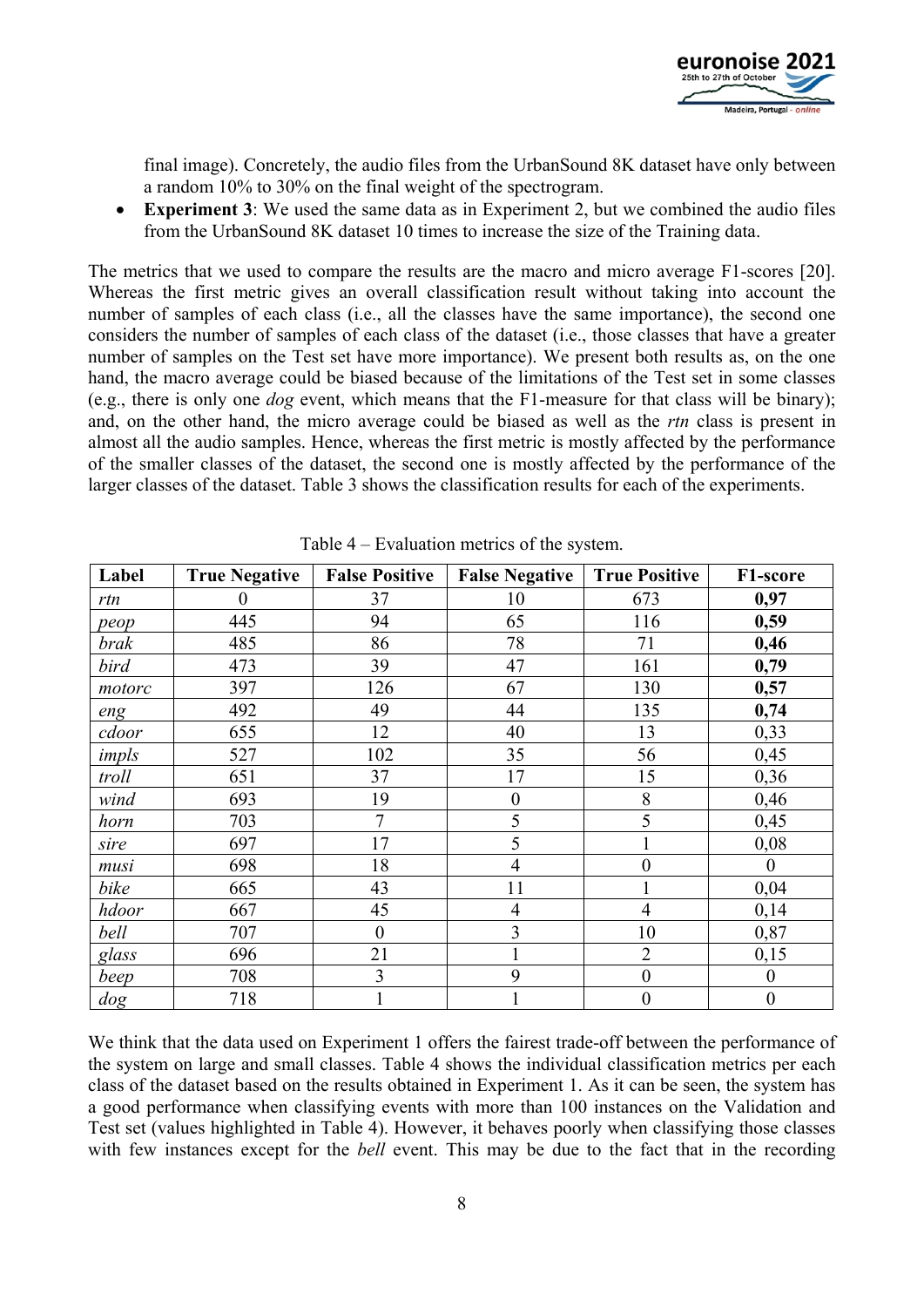

location, the saliency of the recorded bells was higher than the background noise, so all the recorded bells are foreground events. On the contrary, events such as sirens or music were occasionally mixed with background noise depending on the distance between the noise source, the sensor and the simultaneous acoustic events happening at the same time.

# **5 Conclusion**

In this work, progress has been made in the training, testing and validation of deep neural networks algorithms with a very relevant focus on the use of real-world data. The data gathering process has been detailed and the strategies to enrich these data (i.e., data augmentation) to balance the corpus and, thus, improve the performance of the classifier have been shown. Upon the conducted experiments, we foresee that adding a memory layer to the system may increase the classifier performance. That is, we believe that knowing the probability of certain events in certain cases may help. This hypothesis will be further evaluated in future works.

### **Acknowledgements**

We would like to thank Gerard Ginovart for his valuable assistance on the recording campaign in both seasons. Also, they would like to thank Secretaria d'Universitats i Recerca of the Department d'Empresa i Coneixement of the Generalitat de Catalunya for partially funding this work under grants 2017-SGR-966 and 2017-SGR-977.

# **References**

- [1] Moudon, A.V. Real noise from the urban environment: How ambient community noise affects health and what can be done about it. *American journal of preventive medicine.* Vol 37 (2), 2009, pp 167–171.
- [2] Tsafnat, T., et al. The influence of hearing impairment on sleep quality among workers exposed to harmful noise. *Sleep.* Vol 34 (1), 2011, pp 25-30.
- [3] Abbaspour, M., et al. Hierarchal assessment of noise pollution in urban areas–A case study. *Transportation Research Part D: Transport and Environment.* Vol 34, 2015, pp 95-103.
- [4] Bello, J.P., Silva, C., Nov, O., et al. Sonyc: A system for monitoring, analyzing, and mitigating urban noise pollution. *Communications of the ACM*, Vol 62, 2019, pp 68–77.
- [5] Vidaña-Vila, E., Navarro, J., Borda-Fortuny, C., Stowell, D., & Alsina-Pagès, R. M. Low-cost distributed acoustic sensor network for real-time urban sound monitoring. *Electronics*, *9* (12), 2020.
- [6] Botteldooren, D., De Coensel, B., Oldoni, D., et al. Sound monitoring networks new style. *Acoustics 2011: Breaking New Ground: Proceedings of the Annual Conference of the Australian Acoustical Society*; Queensland, Australia, 2011; pp 93:1–93:5.